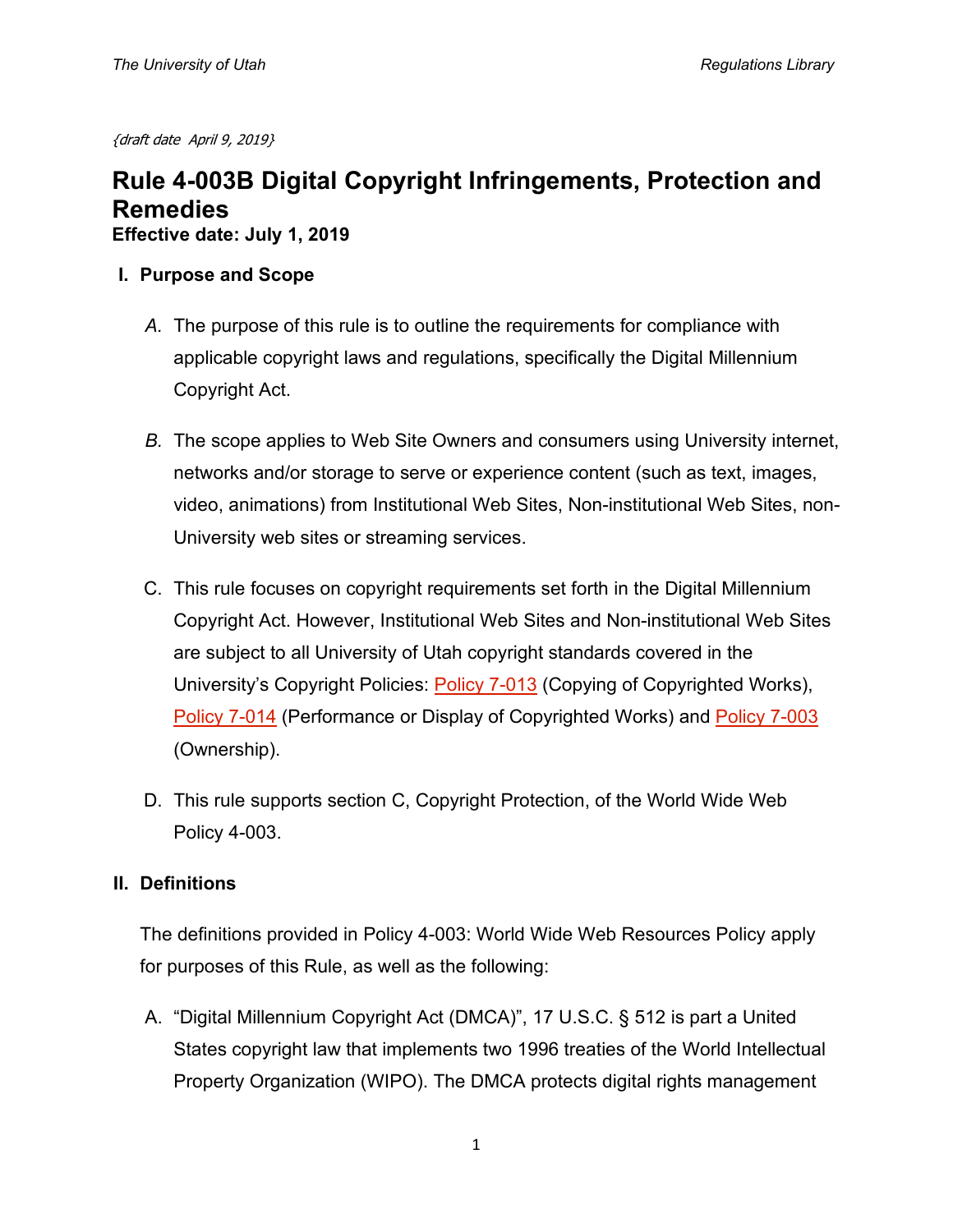(DRM) by criminalizing copyright infringement. The law relies on providers of online services to take specific action on infringement notices, including "take down" of sites or prohibiting infringers from using University internet services. Title 17, Section 512 of the DMCA limits the liability of the University from infringers using University resources.

- B. "Internet Service Provider (ISP)" is an organization that provides services for accessing, using or participating in the internet. The University of Utah acts as an ISP by providing individuals and units access to the internet and other related services. Common services provided include access, transit (transmitting data beyond the University network), domain name registration, web site hosting, storage and mail boxes.
- C. "Designated Agent" is the term specified in the DMCA to receive notification of a claimed infringement. As an ISP, the University has identified a Designated Agent.

#### **III. Rule**

- A. University Compliance with the DMCA
	- 1. Title II of the Digital Millennium Copyright Act ("DMCA"), 17 U.S.C. § 512, limits the liability of Internet Service Providers ("ISP") for certain infringements. The University of Utah is an ISP for its own community of students, faculty and staff, and for some other nonprofit state agencies and organizations. As an ISP, the University cooperates with investigations for copyright infringement, including take-down procedures to comply with the law. Infringers are liable for any fines and/or punishment for non-compliance. The DMCA outlines specific rules and procedures for complying with the law in return for limiting the liability of the University of Utah.
- B. Online Copyright Infringement and Remedies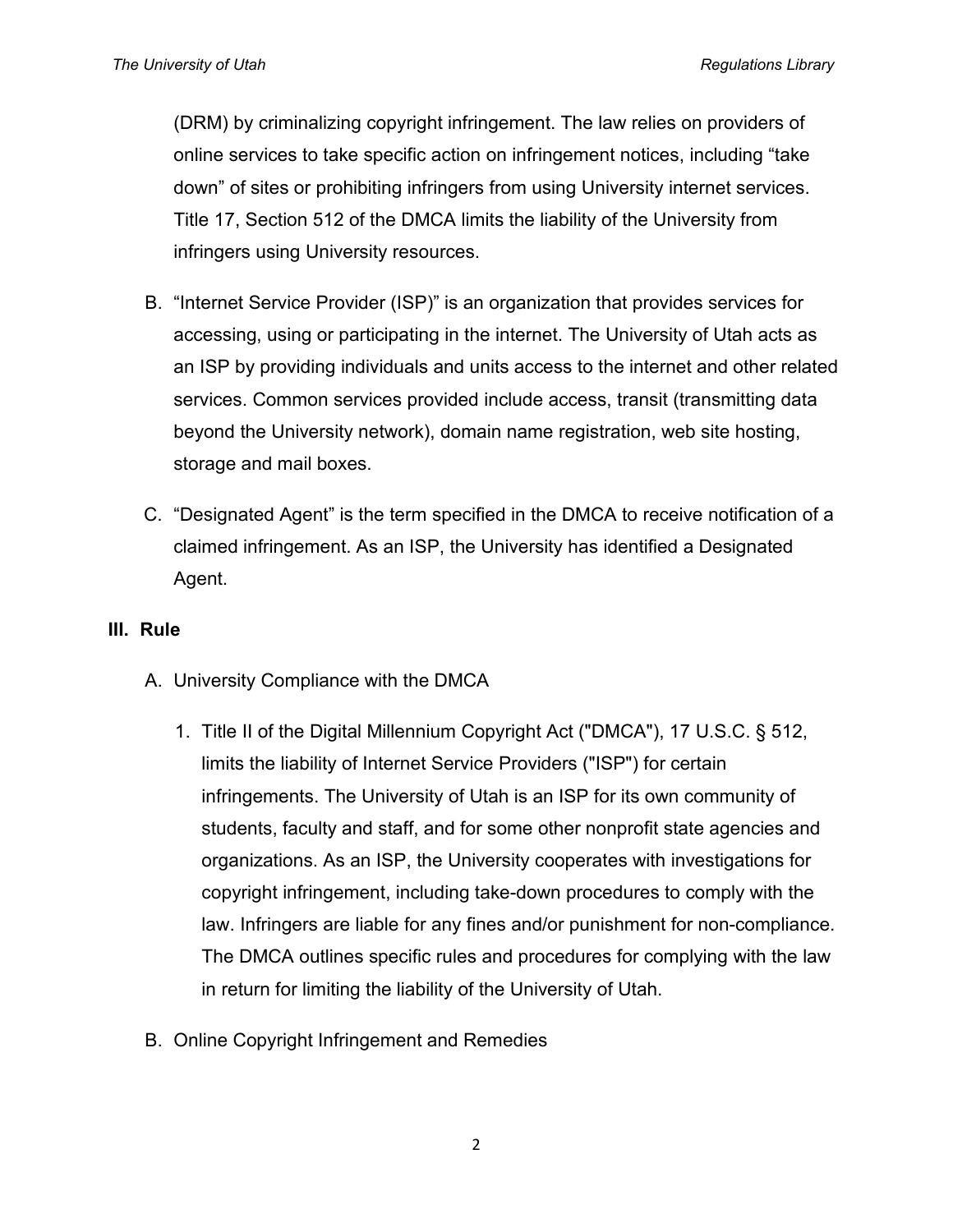- 1. Designated Agent. The University has designated an agent to receive notices from copyright owners alleging infringements. Contact information for this agent is available on the University Disclaimer page. The University's Designated Agent will receive and act on infringement notices. University IT also has a related operations group which fulfills requests from the Designated Agent.
- 2. Repeat Infringers. The University will terminate the service of any user who repeatedly infringes the rights of copyright owners.
- 3. If the University's Designated Agent receives an infringement notice that substantially conforms to the requirements of the DMCA, the University's Designated Agent will make efforts to notify the Web Site Owner or consumer of the copyrighted information about the allegation of infringement and secure voluntary take-down of the work or disable access to the work.
- 4. Upon receipt of such notice or take-down, the Web Site Owner or consumer of the copyrighted work may file a counter-notification to the University that complies with the requirements of the DMCA. Consistent with the provisions of the DMCA, the University will not be liable to the owner or consumer of the page for any harm the owner or consumer of the page might suffer because of the University's action in disabling access to a page so long as the Designated Agent:
	- a. takes reasonable steps to notify the Web Site Owner or consumer about the allegations in a confirming notice that the University has received;
	- b. promptly sends a copy of any substantially confirming counter-notice to the complainer indicating that it will restore access in 10 business days; and
	- c. restores access to the allegedly infringing work within 10 to 14 business days after the day it receives counter-notice, unless it first receives a notice from the complaining party that the complaining party has filed an

3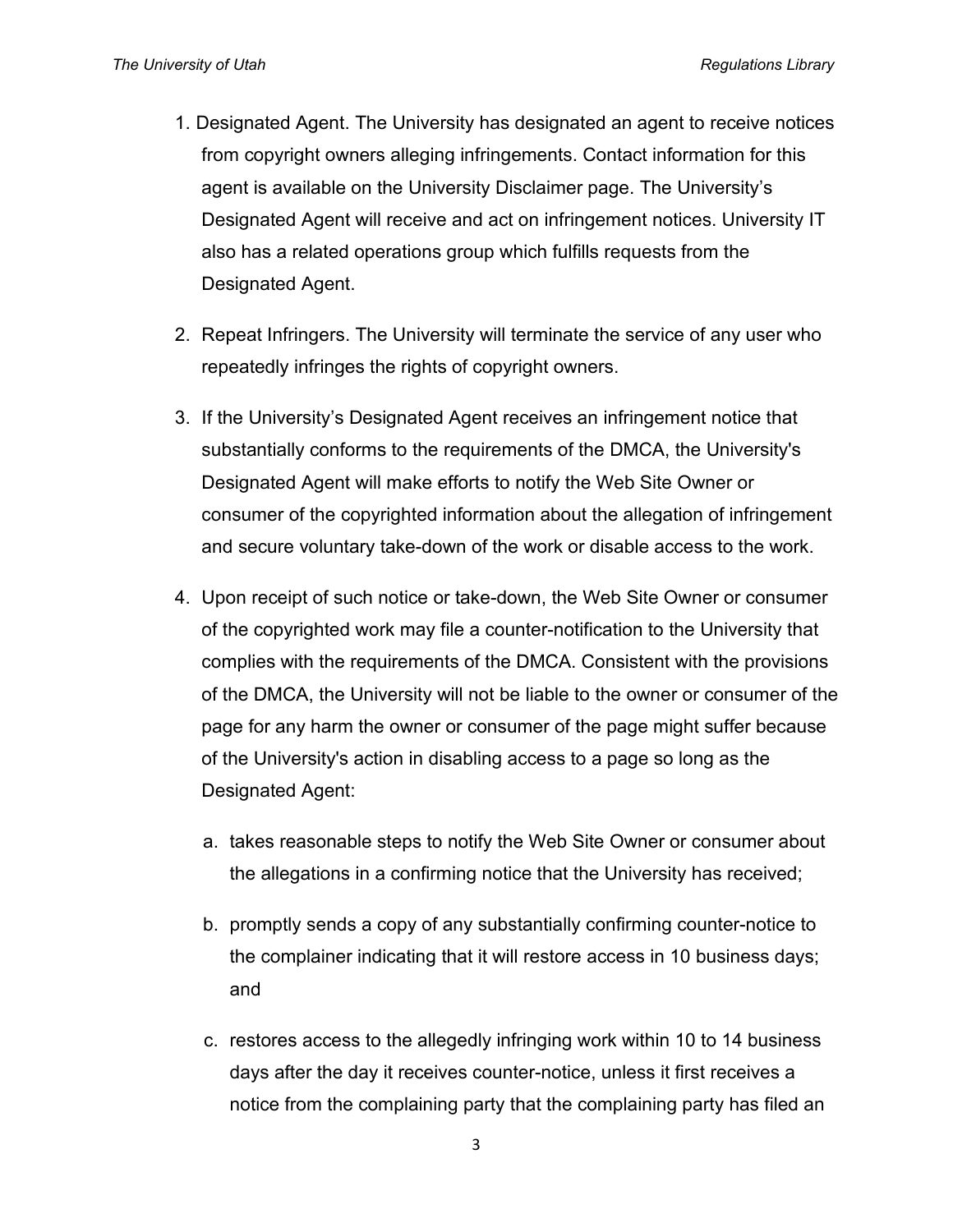action seeking a court order to restrain the Web Site Owner from further copyright infringement.

5. Consumers using University networks to experience digital media (such as music, videos, etc.) are responsible to comply with copyright law and will be solely responsible for any fines or punishment for infractions. The University will cooperate with copyright owners in providing contact information for copyright owners to pursue compliance.

*[Note: Parts IV-VII of this Regulation (and all other University Regulations) are Regulations Resource Information – the contents of which are not approved by the Academic Senate or Board of Trustees, and are*  to be updated from time to time as determined appropriate by the cognizant Policy Officer and the *Institutional Policy Committee, as per Policy 1-001 and Rule 1-001.]*

#### **IV. Rules, Procedures, Guidelines, Forms and other Related Resources**

- A. Rules [Reserved]
- B. Procedures
	- 1. DMCA Take Down Procedure
- C. Guidelines [Reserved]
- D. Forms [Reserved]
- E. Related Resources [Reserved]
	- 1. Designated DMCA Copyright Agent listed on the University's [Disclaimer](https://www.utah.edu/disclaimer/) page.

#### **V. References**

- A. Policy  $7-002$ , Patents and Inventions
- B. Policy [7-003](http://regulations.utah.edu/research/7-003.php) Ownership of Copyrightable Works and Related Works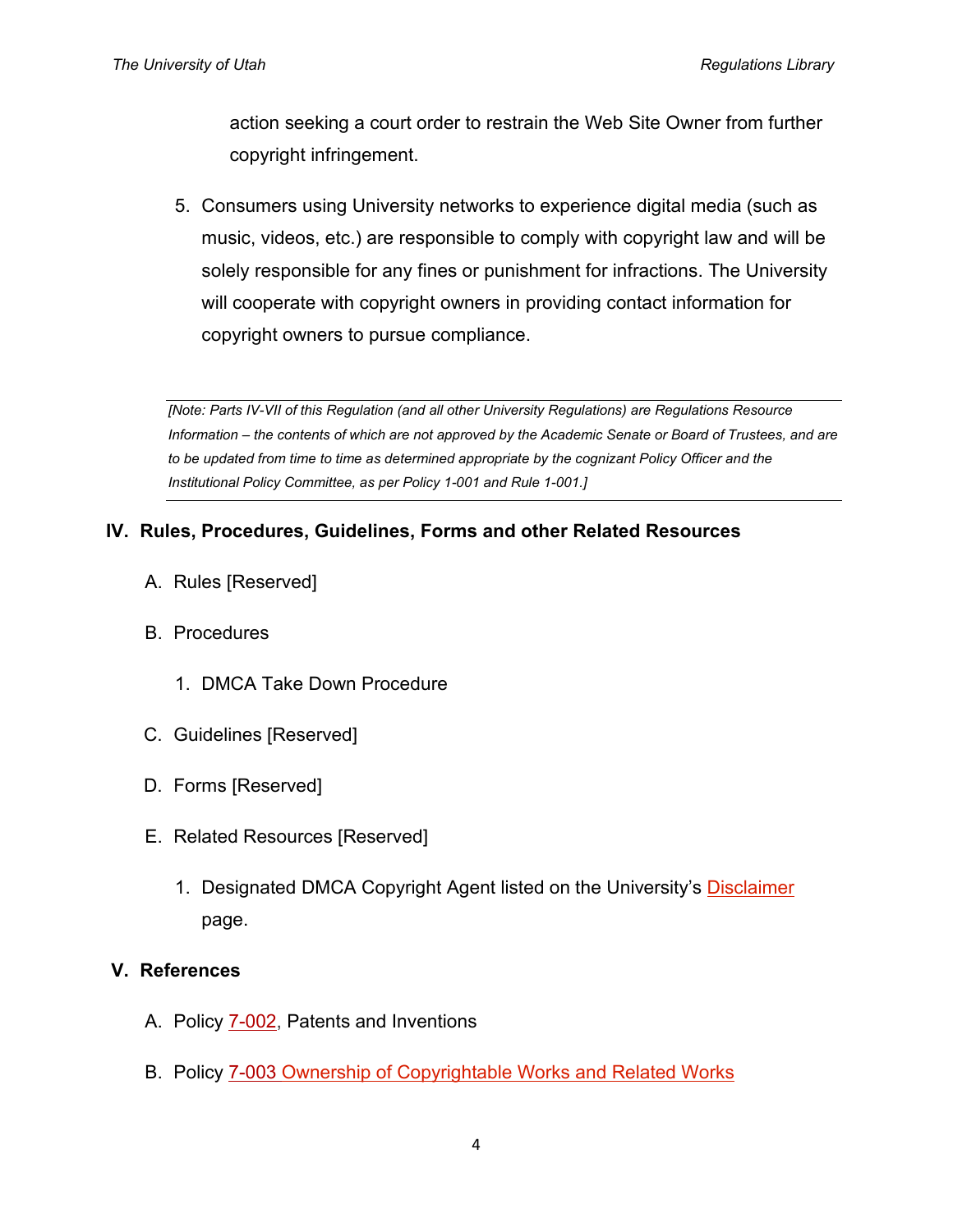- C. Policy [7-013](http://regulations.utah.edu/research/7-013.php) Copyright Policy: Copying of Copyrighted Works
- D. Policy [7-014](http://regulations.utah.edu/research/7-014.php) Copyright Policy: Performance or Display of Copyrighted Work
- E. Digital Millennium Copyright Act [\(H.R. 2881\)](https://www.congress.gov/bill/105th-congress/house-bill/2281)
- F. DMCA U.S. Copyright Office [summary](https://www.copyright.gov/legislation/dmca.pdf)
- G. DMCA Title II of the Digital Millennium Copyright Act, [17 U.S.C. §](https://www.gpo.gov/fdsys/granule/USCODE-2010-title17/USCODE-2010-title17-chap5-sec512) 512

## **VI. Contacts**

The designated contact officials for this Rule are

- A. Policy Owner (primary contact person for questions and advice): Deputy Chief Information Officer, 801-581-3100
- B. Policy Officer: Chief Information Officer, 801-581-3100

These officials are designated by the University President or delegee, with assistance of the Institutional Policy Committee, to have the following roles and authority, as provide in University Rule 1-001: *"A 'Policy Officer' will be assigned by the President for each University Policy,* 

and will typically be someone at the executive level of the University *(i.e., the President and the president's Cabinet Officers). The assigned Policy Officer is authorized to allow exceptions to the Policy in appropriate cases…"*

*"The Policy Officer will identify an 'Owner' for each Policy. The Policy Owner is an expert on the Policy topic who may respond to questions about, and provide interpretation of the policy; and will typically be someone reporting to an executive level position (as defined above), but may be any other person to who the President or a Vice President has delegated such authority for a specified area of University operations. The Owner has primary responsibility for maintaining the relevant portions of the Regulations Library… [and] bears the responsibility for determining –requirements of particular Policies…." University Rule 1-001-III-B & E*

# **VII. History**

Current version: Revision 1, effective date July 1, 2019

Approved by Academic Senate April 1, 2019

Approved by Board of Trustees April 9, 2019